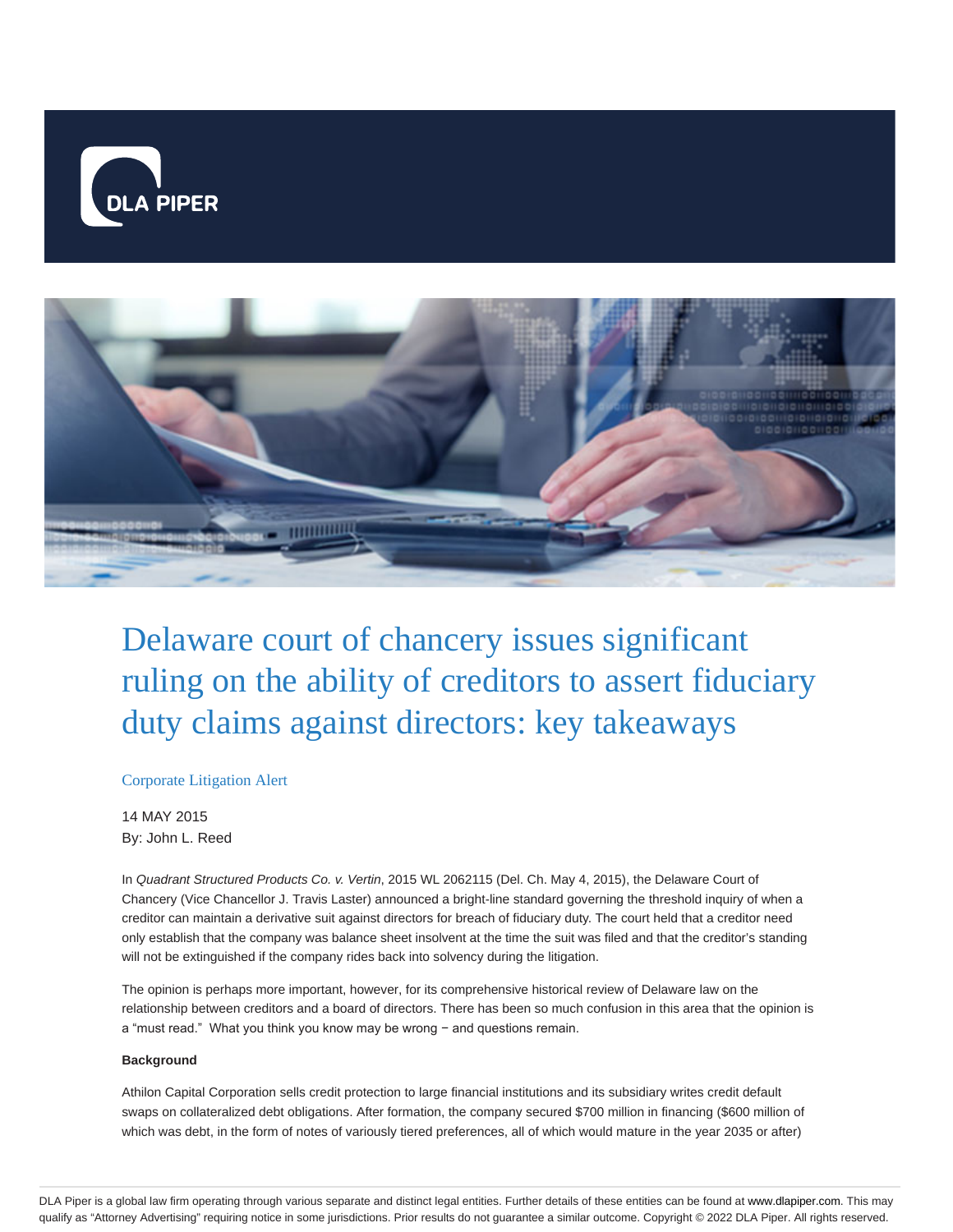and, on that basis, had guaranteed more than \$50 billion in credit default swaps. After the financial crisis struck, Athilon's GAAP financial statements showed a net worth of negative \$513 million in 2010 and it suffered substantial downgrades of its securities.

Noting the opportunity, EBF & Associates, L.P. acquired a substantial number of Athilon's notes at fire sale rates ( e.g., par value of \$149.7 million for \$37 million). EBF later acquired all of Athilon's equity and reconstituted the board to two EBF executives, the CEO of Athilon and two independent directors (one of whom was a former EBF employee).

Quadrant, an Athilon creditor, filed a derivative action in the Court of Chancery in October 2011, asserting numerous claims, including a derivative claim that the board breached its fiduciary duties by making interest payments on the junior subordinated notes owned by EBF. Quadrant also had alleged the Athilon board transferred value from Athilon to EBF by causing the Company to pay excessive fees to another EBF-controlled entity. Following significant motion practice, two decisions appealed to the Delaware Supreme Court and a certification of a question of law to the New York Court of Appeals, only the two aforementioned claims survived.

Defendants then made two arguments in support of judgment in their favor as a matter of law. First, that the court should apply a "continuous insolvency" requirement, i.e., that a creditor's standing to prosecute a derivative action is extinguished upon the company becoming solvent again. Second, to be successful, Quadrant must establish, in addition to balance sheet insolvency, that Athilon had no reasonable prospect of returning to solvency, *i.e.*, that the Company was "irretrievable insolvent."

## **Myths debunked; current state of the law explained**

Before addressing the defendants' arguments, the court reviewed in detail the modern evolution in Delaware law concerning whether and what fiduciary duties directors owe to the company's creditors, and therefore, when and under what circumstances creditors could enforce those duties. The court noted that the apex of this area of the law was the Delaware Supreme Court's decision in North American Catholic Education Programming Foundation, Inc. v. Gheewalla, 930 A.2d 92 (Del. 2007). Specifically, before Gheewalla, the following was believed to be true:

- "The fiduciary duties owed by directors extended to creditors when the corporation entered the vicinity of insolvency."
- "Creditors could enforce the fiduciary duties that directors owed them through a direct action for breach of fiduciary duty."
- "Under the trust fund doctrine, the directors' fiduciary duties to creditors included an obligation to manage the corporation conservatively as a trust fund for the creditors' benefit."
- "Because directors owed fiduciary duties both to creditors and stockholders, directors faced an inherent conflict of interest and would bear the burden of demonstrating that their decisions were entirely fair."
- "Directors could be held liable for continuing to operate an insolvent entity and incurring greater losses for creditors under a theory known as 'deepening insolvency.'"

Gheewalla essentially eliminated these principles. After Gheewalla, Delaware courts have applied the following rules:

- "There is no legally recognized 'zone of insolvency' with implications for fiduciary duty claims. The only transition point that affects fiduciary duty analysis is insolvency itself."
- "Regardless of whether a corporation is solvent or insolvent, creditors cannot bring direct claims for breach of fiduciary duty. After a corporation becomes insolvent, creditors gain standing to assert claims derivatively for breach of fiduciary duty."
- "The directors of an insolvent firm do not owe any particular duties to creditors. They continue to owe fiduciary duties to the corporation for the benefit of all of its residual claimants, a category which now includes creditors. They do not have a duty to shut down the insolvent firm and marshal its assets for distribution to creditors, although they may make a business judgment that this is indeed the best route to maximize the firm's value."
- "Directors can, as a matter of business judgment, favor certain non-insider creditors over others of similar priority without breaching their fiduciary duties."
- "Delaware does not recognize the theory of 'deepening insolvency.' Directors cannot be held liable for continuing to operate an insolvent entity in the good faith belief that they may achieve profitability, even if their decisions ultimately lead to greater losses for creditors."
- "When directors of an insolvent corporation make decisions that increase or decrease the value of the firm as a whole and affect providers of capital differently only due to their relative priority in the capital stack, directors do not face a conflict of interest simply because they own common stock or owe duties to large common stockholders. Just as in a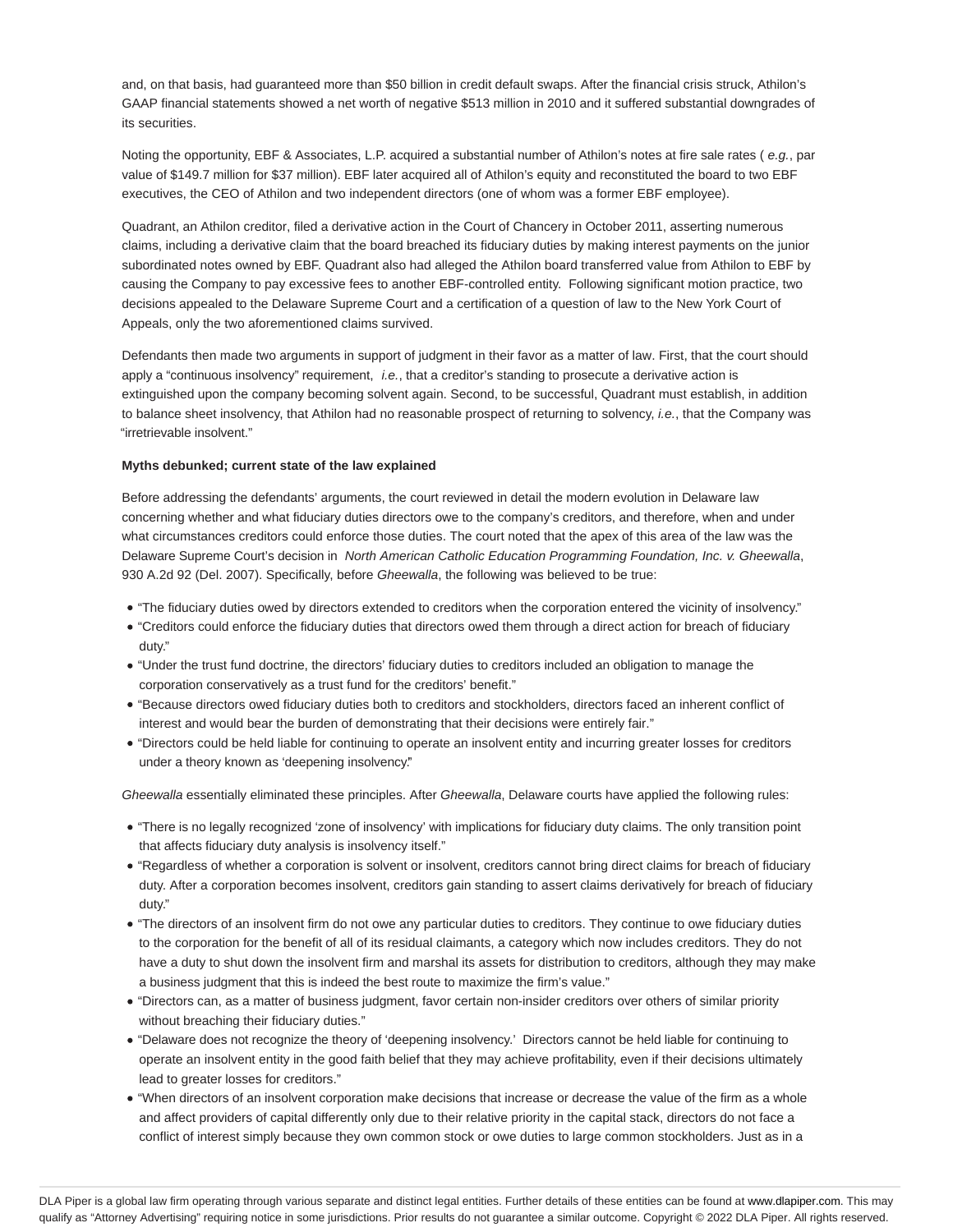solvent corporation, common stock ownership standing alone does not give rise to a conflict of interest. The business judgment rule protects decisions that affect participants in the capital structure in accordance with the priority of their claims."

#### **Creditors maintain standing despite a corporation's return to solvency**

The court held that when a corporation becomes insolvent, "the creditors replace the stockholders as the equitable owners of the firm's assets and the initial [residual] beneficiaries of any increases in value." Thus, "[t]he corporation's insolvency makes the creditors the principal constituency injured by any fiduciary breaches that diminish the firm's value."

With these principles in mind, the court rejected the Defendants' assertion that creditors should be subject to a continuous insolvency requirement and held that a creditor retains standing to sue derivatively on behalf of an insolvent company for so long as it remains a creditor of the company. Just like the continuous ownership rule applicable to stockholder plaintiffs, this is a bright-line test because a creditor either owns a company debt or it does not. The court noted that, "whether the corporation is solvent or insolvent is not a bright-line inquiry" because "a troubled firm could move back and forth across the insolvency line such that a continuing insolvency requirement would cause creditor standing to arise, disappear, and reappear again." This, the court noted, could result in a "failure of justice."

The court also addressed a practical consequence of its ruling: that during the course of the same litigation, both stockholders and creditors could gain standing to sue on behalf of the corporation. Creditors (whether senior or junior) and stockholders often will have competing theories as to how aggressive a board's business strategy should have been. Thus, if both bring derivative claims simultaneously, the court is left with multiple adverse plaintiffs. However, the court observed that, post-Gheewalla, Delaware courts have applied the business judgment rule to directors of "solvent, barely solvent, and insolvent corporations" alike. Because that standard applies across the board, the court can adequately referee the competing theories that might be asserted by creditors and stockholders in a given case.

#### **Irretrievable insolvency is not the standard**

The "irretrievably insolvent" standard derives from the court's exercise of discretion in appointing a receiver. Specifically, Delaware courts will not appoint a receiver unless there is "no reasonably prospect that the business can be continued," because such appointment is a "'drastic' act that displace[s] the corporation's board of directors." Here, the court noted that neither Gheewalla nor other Delaware cases have eliminated the balance sheet test in favor of "irretrievable insolvency" in the context of a creditor derivative fiduciary duty claim.

#### **The balance sheet test**

The court then clarified the "balance sheet" test in the context of creditor-derivative claims. Specifically, the court noted that Delaware courts have held on numerous occasions that the "balance sheet" test "is not a bright-line rule based on GAAP figures." That is, keeping in mind that book value of assets often differ from market value, "a corporation is insolvent under that test when it 'has liabilities in excess of a reasonable market value of assets held." This approach, the court opined, "takes into account 'the realities of the business world in which corporations incur significant debt in order to seize business opportunities.'"

The court also noted that the continued application of the balance sheet test in this context will aid in maintaining consistency among the related legal doctrines relating to state law fraudulent transfer claims, the comparable Bankruptcy Code fraudulent transfer provisions and the "standard[s] for determining whether a Delaware corporation has a cause of action against its directors for declaring an improper dividend or improperly repurchasing stock," all of which apply a similar form of the balance sheet insolvency test.

Applying these legal principles, the court denied the defendants' motion for judgment in its favor. In October 2011, Athilon's balance sheet showed a \$300 million deficit in stockholders equity under GAAP. The court noted that although these GAAP figures were not dispositive of insolvency, "[t]he deficit [] is sufficiently large to create an issue of fact." Moreover, keeping in mind that a company is insolvent "if the total debt discount' − i.e., the difference between the amount of its debt claims and the fair market value of those debts − is greater than the fair market value of its equity," because the "total debt discount on three outstanding issues of Athilon notes it then held was \$215.2 million, while the fair value of Athilon's equity . . . was \$45.5 million," Quadrant had established that there remained a genuine issue that Athilon was insolvent.

#### **Key takeaways**

DLA Piper is a global law firm operating through various separate and distinct legal entities. Further details of these entities can be found at www.dlapiper.com. This may qualify as "Attorney Advertising" requiring notice in some jurisdictions. Prior results do not guarantee a similar outcome. Copyright © 2022 DLA Piper. All rights reserved.